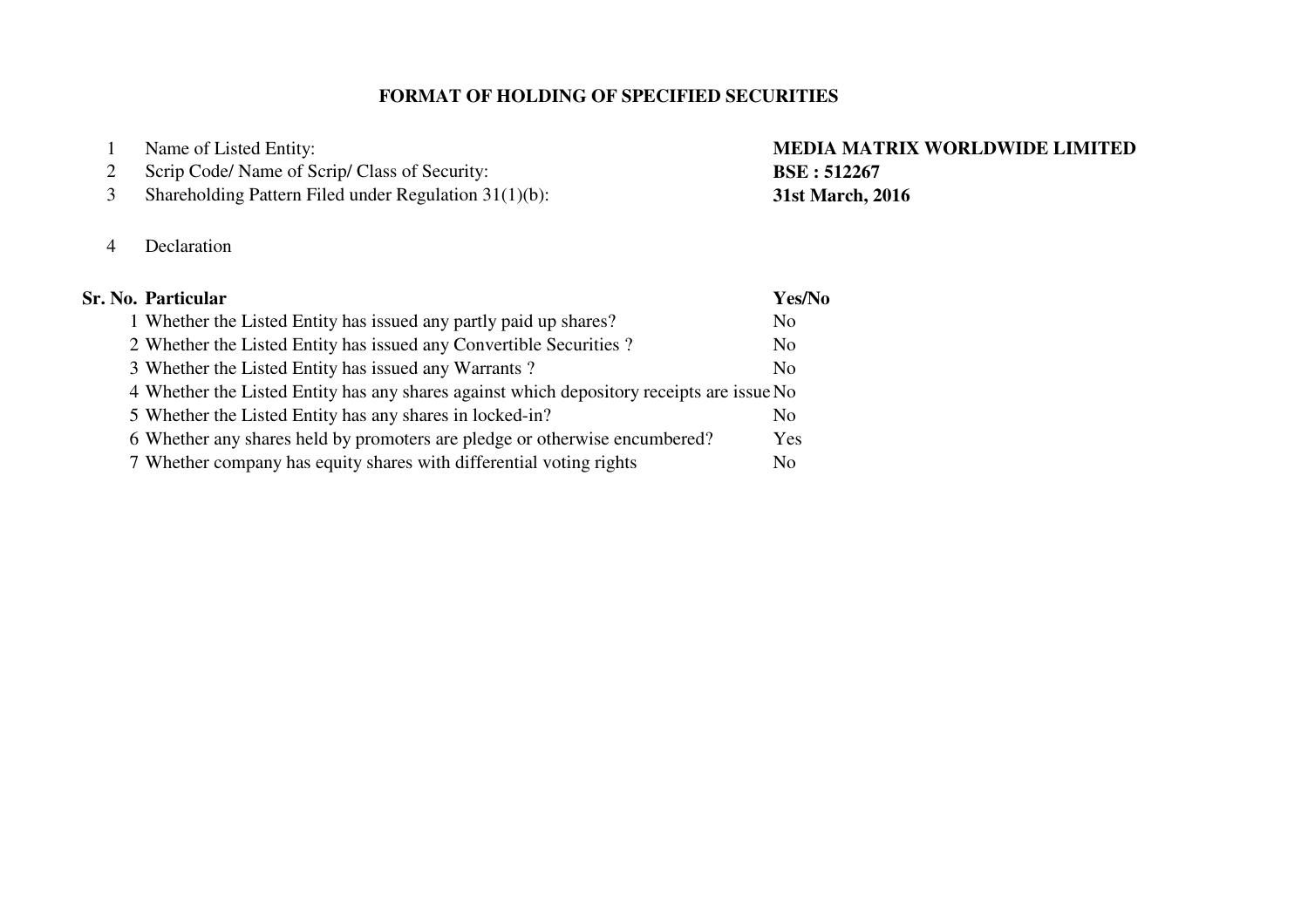**Name of the Company :Media Matrix Worldwide Ltd.**

 **Script Code : <sup>512267</sup> 31-03-2016As on :**

**Class eg:X Class eg:Y Total** (A) **Promoter & Promoter** Promoter & Promoter | 3 687759918 | 687759918 | 687759918 60.716 687759918 60.716 67759918 60.716 | 60.716 | 60.716 | 60.716 | 60.716 | 16696704 2.43 687759918 **(B) Public**c | 3024 444982301| 0| 444982301| 39.284| 444982301| |444982301| 39.284| | 39.284| 0| 0| | | 444981894 **(C) Non Promoter- Non Public <sup>0</sup> <sup>0</sup> <sup>0</sup> <sup>0</sup> <sup>0</sup> <sup>0</sup> <sup>0</sup> <sup>0</sup> <sup>0</sup> <sup>0</sup> <sup>0</sup> <sup>0</sup> <sup>0</sup> <sup>0</sup>**  $(C1)$ **Shart Shares underlying**<br>DRs<br>Shares held by **<sup>0</sup> <sup>0</sup> <sup>0</sup> <sup>0</sup> <sup>0</sup> <sup>0</sup> <sup>0</sup> <sup>0</sup> <sup>0</sup> <sup>0</sup> <sup>0</sup> <sup>0</sup> <sup>0</sup> <sup>0</sup> (C2)Employee Trusts <sup>0</sup> <sup>0</sup> <sup>0</sup> <sup>0</sup> <sup>0</sup> <sup>0</sup> <sup>0</sup> <sup>0</sup> <sup>0</sup> <sup>0</sup> <sup>0</sup> <sup>0</sup> <sup>0</sup> <sup>0</sup> Total 3027No. (a)As a % of total Shares held (b)Shareholding , as a % assuming full conversion of convertible securities ( as a percentage of diluted share capital) (XI)= (VII)+(X)As a % of (A+B+C2)No of Voting Rights**Xo. of fully paid **No. of Shares No. of Shares No. of Shares Total nos. shares held** shares the shareholder shareholder shareholder **Shareholder Shareholder Shareholder Shareholder Shareholder Shareholder Depository Receipts(VI)No. of Shares Underlying Outstanding convertible securities (including Warrants)(X)Category**Table I - Summary Statement holding of specified securities**Number of Voting Rights held in each class of securities(IX)Number of Locked in shares (XII)Number of Shares pledged or otherwise encumbered(XIII)Number of equity shares held in dematerialized formNo. of fully paid up equity shares heldNo. (a)As a % of total Shares held (b)Nos. of shareholdersCategory of shareholderTotal as a % of (A+B+C)Shareholding as a % of total no. of per SCRR, 1957**

**<sup>1132742219</sup> <sup>1132742219</sup> <sup>100</sup> <sup>1132742219</sup> <sup>1132742219</sup> <sup>100</sup> <sup>100</sup> <sup>0</sup> <sup>0</sup> <sup>16696704</sup> 1.47 <sup>1132741812</sup>**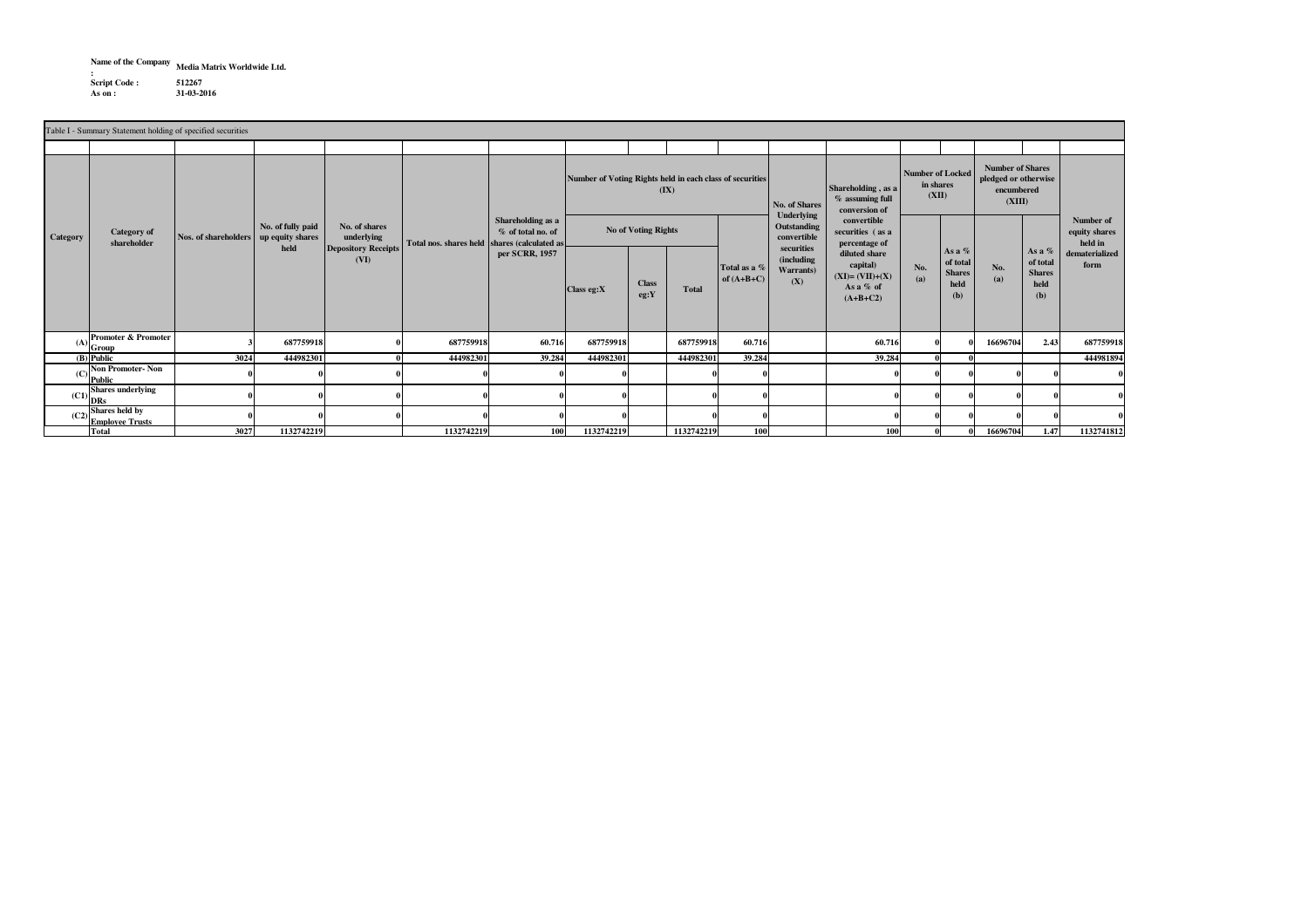|     |                                                    |                       |                                                                      |             | Nos. of<br>shares<br>underlying<br><b>Depository</b> |                           | Shareholding %<br>calculated as per<br><b>SCRR, 1957</b> |                |                     | Number of Voting Rights held in each class of securities<br>(IX) |                                                  | No. of<br><b>Shares</b><br><b>Underlying</b> | Shareholding,<br>as a %<br>assuming full<br>conversion of                                                                  | <b>Number of Locked</b><br>in shares<br>(XII) |                                       | <b>Number of Shares pledged</b><br>or otherwise encumbered<br>(XIII) | Number of equity                         |                                          |
|-----|----------------------------------------------------|-----------------------|----------------------------------------------------------------------|-------------|------------------------------------------------------|---------------------------|----------------------------------------------------------|----------------|---------------------|------------------------------------------------------------------|--------------------------------------------------|----------------------------------------------|----------------------------------------------------------------------------------------------------------------------------|-----------------------------------------------|---------------------------------------|----------------------------------------------------------------------|------------------------------------------|------------------------------------------|
|     | Category & Name of the<br><b>Shareholders</b>      | No. of<br>shareholder | No. of fully paid Partly paid-<br>up equity shares up equity<br>held | shares held |                                                      | Total nos.<br>shares held |                                                          |                | No of Voting Rights |                                                                  |                                                  | Outstanding<br>convertible<br>securities     | convertible<br>ecurities (as<br>percentage<br>of diluted<br>hare capital)<br>$(XI) =$<br>$(VII)+(X)$ as a<br>$%$ of A+B+C2 |                                               | As a % of                             | No.<br>(a)                                                           | As a % of<br>total shares<br>held<br>(b) | shares held in<br>dematerialized<br>form |
|     |                                                    |                       |                                                                      | (V)         | <b>Receipts</b><br>(VI)                              |                           |                                                          | <b>Class X</b> | ClassY              | <b>Total</b>                                                     | Total as a %<br>of Total<br><b>Voting rights</b> | (including<br>Warrants)<br>(X)               |                                                                                                                            | No.<br>(a)                                    | total<br><b>Shares</b><br>held<br>(b) |                                                                      |                                          |                                          |
|     | 1 Indian                                           |                       |                                                                      |             |                                                      |                           |                                                          |                |                     |                                                                  |                                                  |                                              |                                                                                                                            |                                               |                                       |                                                                      |                                          |                                          |
| (a) | Individuals/Hindu undivided<br>Family              |                       | 2326166                                                              |             |                                                      | 2326166                   | 0.205                                                    | 2326166        |                     | 2326166                                                          | 0.205                                            |                                              | 0.205                                                                                                                      |                                               |                                       |                                                                      |                                          | 2326166                                  |
|     | <b>MAHENDRA NAHATA</b>                             |                       | 2326166                                                              |             |                                                      | 2326166                   | 0.205                                                    | 2326166        |                     | 2326166                                                          | 0.205                                            |                                              | 0.205                                                                                                                      |                                               |                                       |                                                                      |                                          | 2326166                                  |
|     |                                                    |                       |                                                                      |             |                                                      |                           |                                                          |                |                     |                                                                  |                                                  |                                              |                                                                                                                            |                                               |                                       |                                                                      |                                          |                                          |
| (b) | <b>Central Government/ State</b><br>Government(s)  |                       |                                                                      |             |                                                      |                           |                                                          |                |                     |                                                                  |                                                  |                                              |                                                                                                                            |                                               |                                       |                                                                      |                                          |                                          |
|     |                                                    |                       |                                                                      |             |                                                      |                           |                                                          |                |                     |                                                                  |                                                  |                                              | 0.000                                                                                                                      |                                               |                                       |                                                                      |                                          | $\overline{0}$                           |
|     |                                                    |                       |                                                                      |             |                                                      |                           |                                                          |                |                     |                                                                  |                                                  |                                              |                                                                                                                            |                                               |                                       |                                                                      |                                          |                                          |
|     | (c) Financial Institutions/ Banks                  |                       |                                                                      |             |                                                      |                           |                                                          |                |                     |                                                                  |                                                  |                                              |                                                                                                                            |                                               |                                       |                                                                      |                                          |                                          |
|     |                                                    |                       |                                                                      |             |                                                      |                           |                                                          |                |                     |                                                                  |                                                  |                                              |                                                                                                                            |                                               |                                       |                                                                      |                                          | $\Omega$                                 |
|     |                                                    |                       |                                                                      |             |                                                      |                           |                                                          |                |                     |                                                                  |                                                  |                                              |                                                                                                                            |                                               |                                       |                                                                      |                                          |                                          |
|     | (d) Any Other (specify)                            |                       | 685433752                                                            |             |                                                      | 685433752                 | 60.511                                                   | 685433752      |                     | 685433752                                                        | 60.511                                           |                                              | 60.511                                                                                                                     |                                               |                                       | 16696704                                                             | 2.43                                     | 685433752                                |
|     | <b>Bodies Corporate</b>                            |                       |                                                                      |             |                                                      |                           |                                                          |                |                     |                                                                  |                                                  |                                              |                                                                                                                            |                                               |                                       |                                                                      |                                          |                                          |
|     | MN VENTURES PRIVATE<br>LIMITED                     |                       | 644639606                                                            |             |                                                      | 644639606                 | 56.91                                                    | 644639606      |                     | 644639606                                                        | 56.91                                            |                                              | 56.910                                                                                                                     |                                               |                                       |                                                                      | $\Omega$                                 | 644639606                                |
|     | <b>DIGIVISION WIRELESS</b><br>PRIVATE LIMITED      |                       | 40794146                                                             |             |                                                      | 40794146                  | 3.601                                                    | 40794146       |                     | 40794146                                                         | 3.601                                            |                                              | 3.601                                                                                                                      |                                               |                                       | 16696704                                                             | 40.93                                    | 40794146                                 |
|     |                                                    |                       |                                                                      |             |                                                      |                           |                                                          |                |                     |                                                                  |                                                  |                                              |                                                                                                                            |                                               |                                       |                                                                      |                                          |                                          |
|     | Sub-Total- $(A)$ (1)                               |                       | 687759918                                                            |             |                                                      | 687759918                 | 60.716                                                   | 687759918      |                     | 687759918                                                        | 60.716                                           |                                              | 60.716                                                                                                                     |                                               |                                       | 16696704                                                             | 2.43                                     | 687759918                                |
|     | 2 Foreign                                          |                       |                                                                      |             |                                                      |                           |                                                          |                |                     |                                                                  |                                                  |                                              |                                                                                                                            |                                               |                                       |                                                                      |                                          |                                          |
| (a) | Indivi/Non-Resi Foreign<br>Indivi                  |                       |                                                                      |             |                                                      |                           |                                                          |                |                     |                                                                  |                                                  |                                              |                                                                                                                            |                                               |                                       |                                                                      |                                          |                                          |
|     |                                                    | $\Omega$              | $\Omega$                                                             |             | $\Omega$                                             | $\Omega$                  | $\Omega$                                                 |                |                     |                                                                  |                                                  |                                              | $\overline{0}$                                                                                                             | $\Omega$                                      | $\Omega$                              | $\Omega$                                                             | $\Omega$                                 | $\Omega$                                 |
|     |                                                    |                       |                                                                      |             |                                                      |                           |                                                          |                |                     |                                                                  |                                                  |                                              |                                                                                                                            |                                               |                                       |                                                                      |                                          |                                          |
|     | (b) Government                                     |                       |                                                                      |             |                                                      |                           |                                                          |                |                     |                                                                  |                                                  |                                              |                                                                                                                            |                                               |                                       |                                                                      |                                          | $\Omega$                                 |
|     |                                                    |                       |                                                                      |             |                                                      |                           |                                                          |                |                     |                                                                  |                                                  |                                              |                                                                                                                            |                                               |                                       |                                                                      |                                          |                                          |
|     | (c) Institutions                                   |                       |                                                                      |             |                                                      |                           |                                                          |                |                     |                                                                  |                                                  |                                              |                                                                                                                            |                                               |                                       |                                                                      |                                          | $\Omega$                                 |
|     |                                                    |                       |                                                                      |             |                                                      |                           |                                                          |                |                     |                                                                  |                                                  |                                              |                                                                                                                            |                                               |                                       |                                                                      |                                          |                                          |
|     | (d) Foreign Portfolio Investor                     |                       |                                                                      |             |                                                      |                           |                                                          |                |                     |                                                                  |                                                  |                                              |                                                                                                                            |                                               |                                       |                                                                      |                                          |                                          |
|     |                                                    |                       |                                                                      |             |                                                      |                           |                                                          |                |                     |                                                                  |                                                  |                                              |                                                                                                                            |                                               |                                       |                                                                      |                                          | $\Omega$                                 |
|     | (e) Any Other (specify)                            |                       |                                                                      |             |                                                      |                           |                                                          |                |                     |                                                                  |                                                  |                                              |                                                                                                                            |                                               |                                       |                                                                      |                                          |                                          |
|     |                                                    |                       |                                                                      |             |                                                      |                           |                                                          |                |                     |                                                                  |                                                  |                                              |                                                                                                                            |                                               |                                       |                                                                      |                                          | $\Omega$                                 |
|     | $Sub-Total-(A)(2)$                                 |                       |                                                                      |             |                                                      |                           |                                                          |                |                     |                                                                  |                                                  |                                              |                                                                                                                            |                                               |                                       |                                                                      |                                          | $\Omega$                                 |
|     |                                                    |                       |                                                                      |             |                                                      |                           |                                                          |                |                     |                                                                  |                                                  |                                              |                                                                                                                            |                                               |                                       |                                                                      |                                          |                                          |
|     |                                                    |                       |                                                                      |             |                                                      |                           |                                                          |                |                     |                                                                  |                                                  |                                              |                                                                                                                            |                                               |                                       |                                                                      |                                          |                                          |
|     |                                                    |                       |                                                                      |             |                                                      |                           |                                                          |                |                     |                                                                  |                                                  |                                              |                                                                                                                            |                                               |                                       |                                                                      |                                          |                                          |
|     | Total Shareholding of                              |                       |                                                                      |             |                                                      |                           |                                                          |                |                     |                                                                  |                                                  |                                              |                                                                                                                            |                                               |                                       |                                                                      |                                          |                                          |
|     | Promoter and Promoter Group<br>$(A)=(A)(1)+(A)(2)$ |                       | 687759918                                                            |             |                                                      | 687759918                 | 60.716                                                   | 687759918      |                     | 687759918                                                        | 60.716                                           |                                              | 60.716                                                                                                                     |                                               |                                       | 16696704                                                             | 2.43                                     | 687759918                                |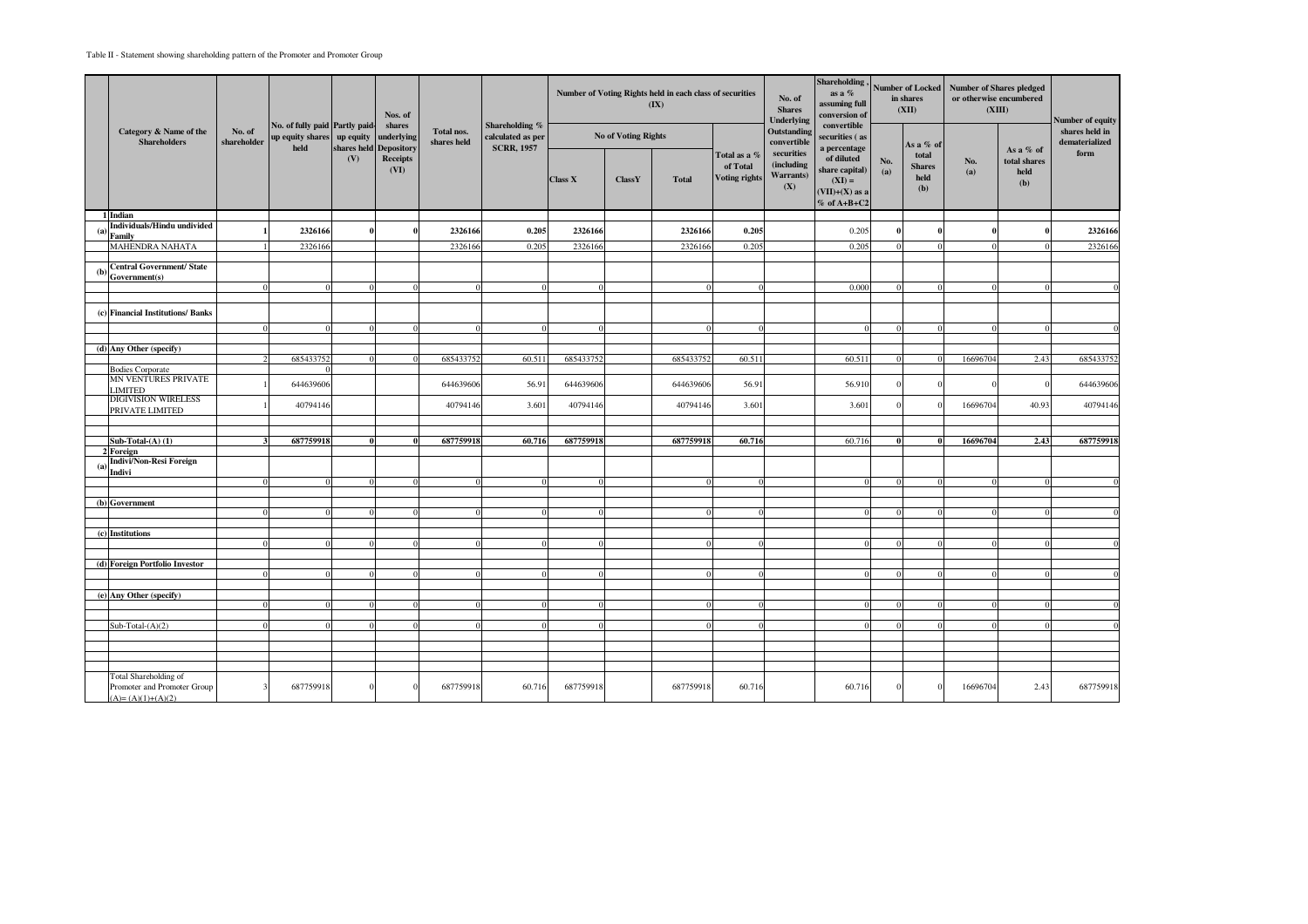### Table III - Statement showing shareholding pattern of the Public shareholder

|     |                                                                                    |                       |                                |                                 | Nos. of shares                                             |                                    | Shareholding %<br>calculated as per | Number of Voting Rights held in each class of<br>securities<br>(IX) |                            |              |                                           | No. of<br><b>Shares</b><br><b>Underlying</b> | Snarenoiding, as<br>conversion of<br>convertible                                                              | a % assuming full Number of Locked in shares<br>(XII) |                                      | <b>Number of Shares pledged</b><br>or otherwise encumbered<br>(XIII) |                                                   | Number of                |
|-----|------------------------------------------------------------------------------------|-----------------------|--------------------------------|---------------------------------|------------------------------------------------------------|------------------------------------|-------------------------------------|---------------------------------------------------------------------|----------------------------|--------------|-------------------------------------------|----------------------------------------------|---------------------------------------------------------------------------------------------------------------|-------------------------------------------------------|--------------------------------------|----------------------------------------------------------------------|---------------------------------------------------|--------------------------|
|     | Category & Name of the<br><b>Shareholders</b>                                      | No. of<br>shareholder | No. of fully<br>paid up equity | Partly paid-up<br>equity shares | underlying<br><b>Depository</b><br><b>Receipts</b><br>(VI) | Total nos. shares<br>$_{\rm held}$ |                                     |                                                                     | <b>No of Voting Rights</b> |              |                                           | Outstanding<br>convertible                   | securities (as a<br>percentage of<br>diluted share<br>capital)<br>$(XI) = (VII)+(X)$<br>as a % of<br>$A+BAC2$ | No.<br>(a)                                            | As a % of                            |                                                                      | As a % of<br>total shares<br>$\bold{held}$<br>(b) | equity shares<br>held in |
|     |                                                                                    |                       | shares held                    | held<br>(V)                     |                                                            |                                    | <b>SCRR, 1957</b>                   | <b>Class X</b>                                                      | <b>ClassY</b>              | <b>Total</b> | Total as a %<br>of Total Voting<br>rights | securities<br>(including<br>Warrants)<br>(X) |                                                                                                               |                                                       | total Shares<br>$\bold{held}$<br>(b) | No.<br>(a)                                                           |                                                   | dematerialized<br>form   |
|     | 1 Institutions<br>(a) Mutual Funds/                                                |                       |                                |                                 |                                                            |                                    |                                     |                                                                     |                            |              |                                           |                                              |                                                                                                               |                                                       |                                      |                                                                      |                                                   |                          |
|     |                                                                                    | $\Omega$              |                                |                                 |                                                            |                                    | $\Omega$                            |                                                                     |                            |              |                                           |                                              | 0.000                                                                                                         |                                                       |                                      |                                                                      |                                                   |                          |
|     | (b) Venture Capital Funds                                                          |                       |                                |                                 |                                                            |                                    |                                     |                                                                     |                            |              |                                           |                                              |                                                                                                               |                                                       |                                      |                                                                      |                                                   |                          |
|     |                                                                                    |                       | 75000                          |                                 |                                                            | 75000                              | 0.007                               | 75000                                                               |                            | 75000        | 0.007                                     |                                              | 0.007                                                                                                         |                                                       |                                      |                                                                      |                                                   | 75000                    |
|     | <b>Alternate Investment</b>                                                        |                       |                                |                                 |                                                            |                                    |                                     |                                                                     |                            |              |                                           |                                              |                                                                                                               |                                                       |                                      |                                                                      |                                                   |                          |
| (c) | Funds                                                                              |                       |                                |                                 |                                                            |                                    |                                     |                                                                     |                            |              |                                           |                                              |                                                                                                               |                                                       |                                      |                                                                      |                                                   |                          |
|     |                                                                                    |                       |                                |                                 |                                                            |                                    |                                     |                                                                     |                            |              |                                           |                                              | 0.000                                                                                                         |                                                       | $\Omega$                             |                                                                      |                                                   |                          |
| (d) | Foreign Venture Capital                                                            |                       |                                |                                 |                                                            |                                    |                                     |                                                                     |                            |              |                                           |                                              |                                                                                                               |                                                       |                                      |                                                                      |                                                   |                          |
|     | Investors                                                                          |                       |                                |                                 |                                                            |                                    |                                     |                                                                     |                            |              |                                           |                                              | 0.000                                                                                                         |                                                       |                                      |                                                                      |                                                   |                          |
|     |                                                                                    |                       |                                |                                 |                                                            |                                    |                                     |                                                                     |                            |              |                                           |                                              |                                                                                                               |                                                       |                                      |                                                                      |                                                   |                          |
| (e) | <b>Foreign Portfolio</b><br><b>Investors</b>                                       |                       |                                |                                 |                                                            |                                    |                                     |                                                                     |                            |              |                                           |                                              |                                                                                                               |                                                       |                                      |                                                                      |                                                   |                          |
|     |                                                                                    |                       |                                |                                 |                                                            |                                    |                                     |                                                                     |                            |              |                                           |                                              | 0.000                                                                                                         |                                                       |                                      |                                                                      |                                                   |                          |
| (f) | <b>Financial Institutions/</b>                                                     |                       |                                |                                 |                                                            |                                    |                                     |                                                                     |                            |              |                                           |                                              |                                                                                                               |                                                       |                                      |                                                                      |                                                   |                          |
|     | <b>Banks</b>                                                                       |                       |                                |                                 |                                                            |                                    |                                     |                                                                     |                            |              |                                           |                                              | 0.000                                                                                                         |                                                       |                                      |                                                                      |                                                   |                          |
|     |                                                                                    |                       |                                |                                 |                                                            |                                    |                                     |                                                                     |                            |              |                                           |                                              |                                                                                                               |                                                       |                                      |                                                                      |                                                   |                          |
|     | (g) Insurance Companies                                                            |                       |                                |                                 |                                                            |                                    |                                     |                                                                     |                            |              |                                           |                                              | 0.000                                                                                                         |                                                       |                                      |                                                                      |                                                   |                          |
|     |                                                                                    |                       |                                |                                 |                                                            |                                    |                                     |                                                                     |                            |              |                                           |                                              |                                                                                                               |                                                       |                                      |                                                                      |                                                   |                          |
| (h) | <b>Provident Funds/ Pension</b><br>Funds                                           |                       |                                |                                 |                                                            |                                    |                                     |                                                                     |                            |              |                                           |                                              |                                                                                                               |                                                       |                                      |                                                                      |                                                   |                          |
|     |                                                                                    |                       |                                |                                 |                                                            |                                    |                                     |                                                                     |                            |              |                                           |                                              | 0.000                                                                                                         |                                                       |                                      |                                                                      |                                                   |                          |
|     | (i) Any Other (specify)                                                            |                       |                                |                                 |                                                            |                                    |                                     |                                                                     |                            |              |                                           |                                              |                                                                                                               |                                                       |                                      |                                                                      |                                                   |                          |
|     |                                                                                    |                       |                                |                                 |                                                            |                                    |                                     |                                                                     |                            |              |                                           |                                              | 0.000                                                                                                         |                                                       |                                      |                                                                      |                                                   |                          |
|     |                                                                                    |                       |                                |                                 |                                                            |                                    |                                     |                                                                     |                            |              |                                           |                                              |                                                                                                               |                                                       |                                      |                                                                      |                                                   |                          |
|     | $Sub-Total-(B)$ (1)                                                                |                       | 75000                          |                                 |                                                            | 75000                              | 0.007                               | 75000                                                               |                            | 75000        | 0.007                                     |                                              | 0.007                                                                                                         |                                                       |                                      |                                                                      |                                                   | 75000                    |
|     | <b>Central Government/</b><br>2 State Government(s)/                               |                       |                                |                                 |                                                            |                                    |                                     |                                                                     |                            |              |                                           |                                              |                                                                                                               |                                                       |                                      |                                                                      |                                                   |                          |
|     | <b>President of India</b>                                                          |                       |                                |                                 |                                                            |                                    |                                     |                                                                     |                            |              |                                           |                                              | 0.000                                                                                                         |                                                       |                                      |                                                                      |                                                   |                          |
|     |                                                                                    |                       |                                |                                 |                                                            |                                    |                                     |                                                                     |                            |              |                                           |                                              |                                                                                                               |                                                       |                                      |                                                                      |                                                   |                          |
|     | $Sub-Total-(B)(2)$                                                                 |                       |                                |                                 |                                                            |                                    |                                     |                                                                     |                            |              |                                           |                                              | 0.000                                                                                                         |                                                       |                                      |                                                                      |                                                   |                          |
|     | <b>3 NON-Institutions</b>                                                          |                       |                                |                                 |                                                            |                                    |                                     |                                                                     |                            |              |                                           |                                              |                                                                                                               |                                                       |                                      |                                                                      |                                                   |                          |
|     | (a) Individuals -<br>Individual shareholders                                       |                       |                                |                                 |                                                            |                                    |                                     |                                                                     |                            |              |                                           |                                              |                                                                                                               |                                                       |                                      |                                                                      |                                                   |                          |
|     | holding nominal share                                                              |                       |                                |                                 |                                                            |                                    |                                     |                                                                     |                            |              |                                           |                                              |                                                                                                               |                                                       |                                      |                                                                      |                                                   |                          |
|     | apital up to Rs. 2 lakhs.                                                          | 2805                  | 12659229                       |                                 |                                                            | 12659229                           | 1.118                               | 12659229                                                            |                            | 12659229     | 1.118                                     |                                              | 1.118                                                                                                         |                                                       |                                      |                                                                      |                                                   | 12658822                 |
|     |                                                                                    |                       |                                |                                 |                                                            |                                    |                                     |                                                                     |                            |              |                                           |                                              |                                                                                                               |                                                       |                                      |                                                                      |                                                   |                          |
|     | ii. Individual shareholders<br>holding nominal share<br>capital in excess of Rs. 2 |                       |                                |                                 |                                                            |                                    |                                     |                                                                     |                            |              |                                           |                                              |                                                                                                               |                                                       |                                      |                                                                      |                                                   |                          |
|     | akhs.                                                                              | 36                    | 73807121                       |                                 |                                                            | 73807121                           | 6.516                               | 73807121                                                            |                            | 73807121     | 6.516                                     |                                              | 6.516                                                                                                         |                                                       |                                      |                                                                      |                                                   | 73807121                 |
|     |                                                                                    |                       |                                |                                 |                                                            |                                    |                                     |                                                                     |                            |              |                                           |                                              |                                                                                                               |                                                       |                                      |                                                                      |                                                   |                          |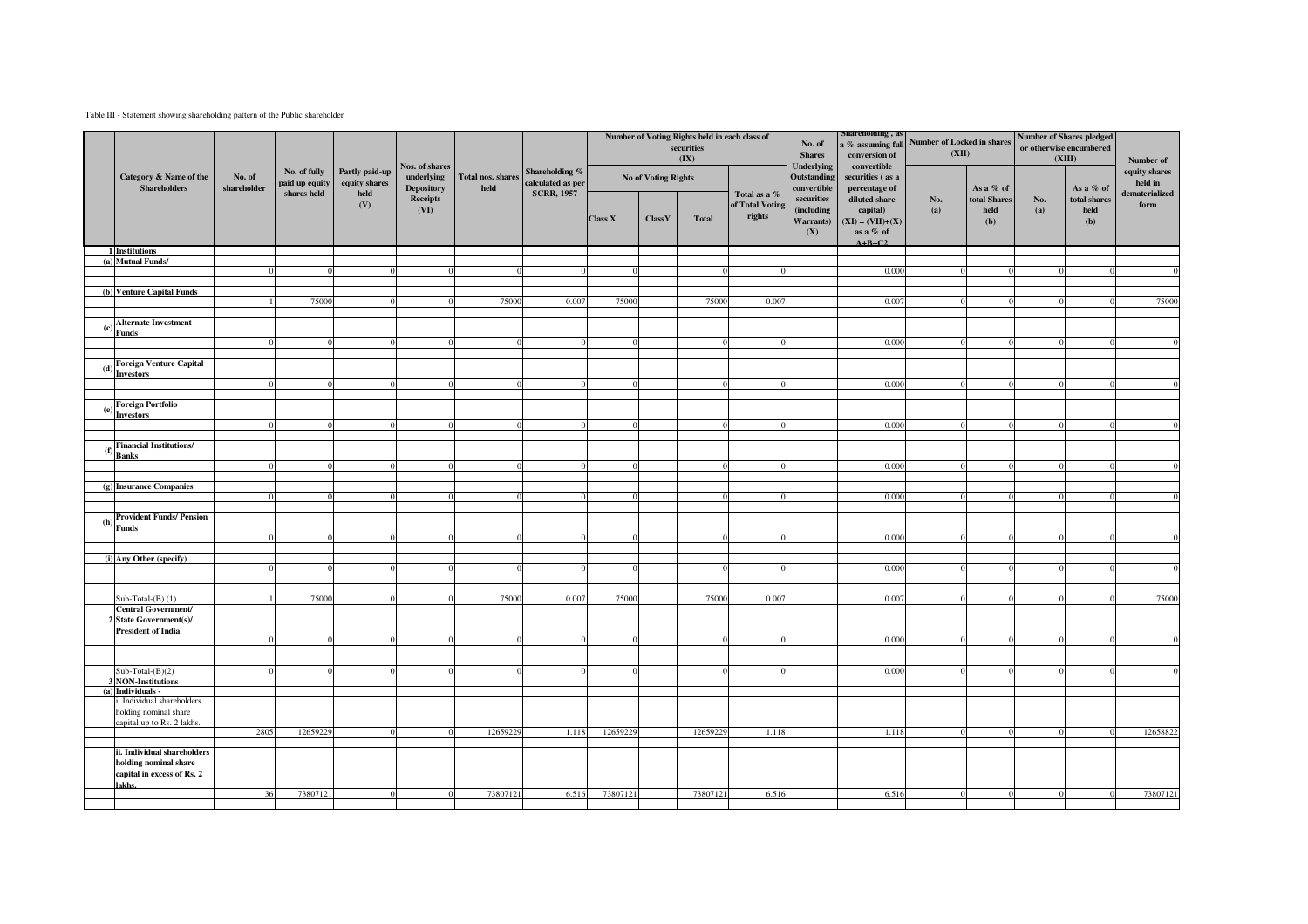| (b) | <b>NBFCs</b> registered with<br>'IRBI                                  |      |           |  |           |        |           |           |        |        |  |  |           |
|-----|------------------------------------------------------------------------|------|-----------|--|-----------|--------|-----------|-----------|--------|--------|--|--|-----------|
|     |                                                                        |      |           |  |           |        |           |           |        | 0.000  |  |  |           |
|     |                                                                        |      |           |  |           |        |           |           |        |        |  |  |           |
|     | (c) Employee Trusts                                                    |      |           |  |           |        |           |           |        |        |  |  |           |
|     |                                                                        |      |           |  |           |        |           |           |        | 0.000  |  |  |           |
|     |                                                                        |      |           |  |           |        |           |           |        |        |  |  |           |
|     | <b>Overseas Depositories</b><br>(d) holding DRs) (balancing<br>figure) |      |           |  |           |        |           |           |        |        |  |  |           |
|     |                                                                        |      |           |  |           |        |           |           |        | 0.000  |  |  |           |
|     |                                                                        |      |           |  |           |        |           |           |        |        |  |  |           |
|     | (e) Any Other (specify)                                                |      |           |  |           |        |           |           |        |        |  |  |           |
|     |                                                                        | 182  | 358440951 |  | 358440951 | 31.644 | 358440951 | 358440951 | 31.644 | 31.644 |  |  | 358440951 |
|     | V AND A VENTURES                                                       |      | 263568184 |  | 263568184 | 23.268 | 263568184 | 263568184 | 23.268 | 23.268 |  |  | 263568184 |
|     | <b>Ojasvi Trading Private</b><br>imited                                |      | 52500000  |  | 52500000  | 4.635  | 52500000  | 52500000  | 4.635  | 4.635  |  |  | 52500000  |
|     |                                                                        |      |           |  |           |        |           |           |        |        |  |  |           |
|     |                                                                        |      |           |  |           |        |           |           |        |        |  |  |           |
|     | Sub-Total- $(B)$ (3)                                                   | 3023 | 444907301 |  | 444907301 | 39.277 | 444907301 | 444907301 | 39.277 | 39.277 |  |  | 444906894 |
|     |                                                                        |      |           |  |           |        |           |           |        |        |  |  |           |
|     |                                                                        |      |           |  |           |        |           |           |        |        |  |  |           |
|     |                                                                        |      |           |  |           |        |           |           |        |        |  |  |           |
|     | <b>Total Public Shareholding</b><br>$(B)=(B)(1)+(B)(2)+(B)(3)$         | 3024 | 444982301 |  | 444982301 | 39.284 | 444982301 | 444982301 | 39.284 | 39.284 |  |  | 444981894 |